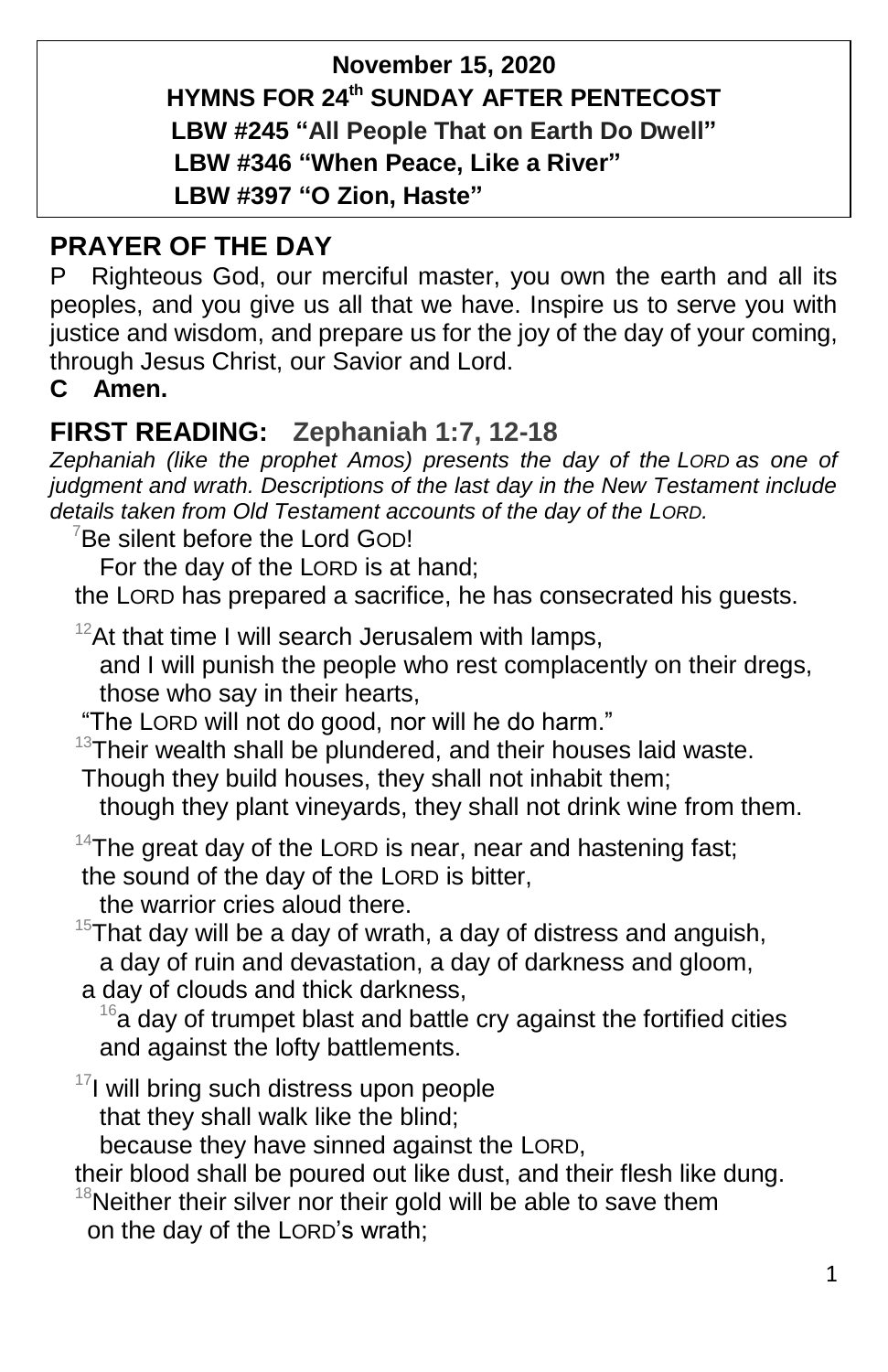in the fire of his passion the whole earth shall be consumed; for a full, a terrible end he will make of all the inhabitants of the earth.

# **PSALM: Psalm 90:1-8 [9-11] 12**

 *R So teach us to number our days that we may apply our hearts to wisdom. (Ps. 90:12)*

<sup>1</sup> Lord, you have been our refuge from one generation to another.

<sup>2</sup>**Before the mountains were brought forth, or the land and the earth were born, from age to age you are God.**

 $3$ You turn us back to the dust and say,

"Turn back, O children of earth."

<sup>4</sup>**For a thousand years in your sight are like yesterday when it is past and like a watch in the night;** *R*

 $5$ you sweep them away like a dream,

they fade away suddenly like the grass:

6 **in the morning it is green and flourishes;**

**in the evening it is dried up and withered.**

 $7$ For we are consumed by your anger; we are afraid because of your wrath.

## <sup>8</sup>**Our iniquities you have set before you, and our secret sins in the light of your countenance.** *R* [ <sup>9</sup>When you are angry, all our days are gone;

we bring our years to an end like a sigh.

## <sup>10</sup>**The span of our life is seventy years, perhaps in strength even eighty;**

**yet the sum of them is but labor and sorrow, for they pass away quickly and we are gone.**

 $11$ Who regards the power of your wrath? Who rightly fears your indignation?]

## <sup>12</sup>**So teach us to number our days that we may apply our hearts to wisdom.** *R*

# **SECOND READING: 1 Thessalonians 5:1-11**

*Though we do not know and cannot calculate the day of Christ's return, we live*  faithfully in the here and now as we anticipate the day when we will be given *eternal salvation through our Lord Jesus Christ.*

 $1$ Now concerning the times and the seasons, brothers and sisters, you do not need to have anything written to you. <sup>2</sup>For you yourselves know very well that the day of the Lord will come like a thief in the night. <sup>3</sup>When they say, "There is peace and security," then sudden destruction will come upon them, as labor pains come upon a pregnant woman, and here will be no escape! <sup>4</sup>But you, beloved, are not in darkness, for that day to surprise you like a thief; <sup>5</sup>for you are all children of light and children of the day; we are not of the night or of darkness.  $65$  then let us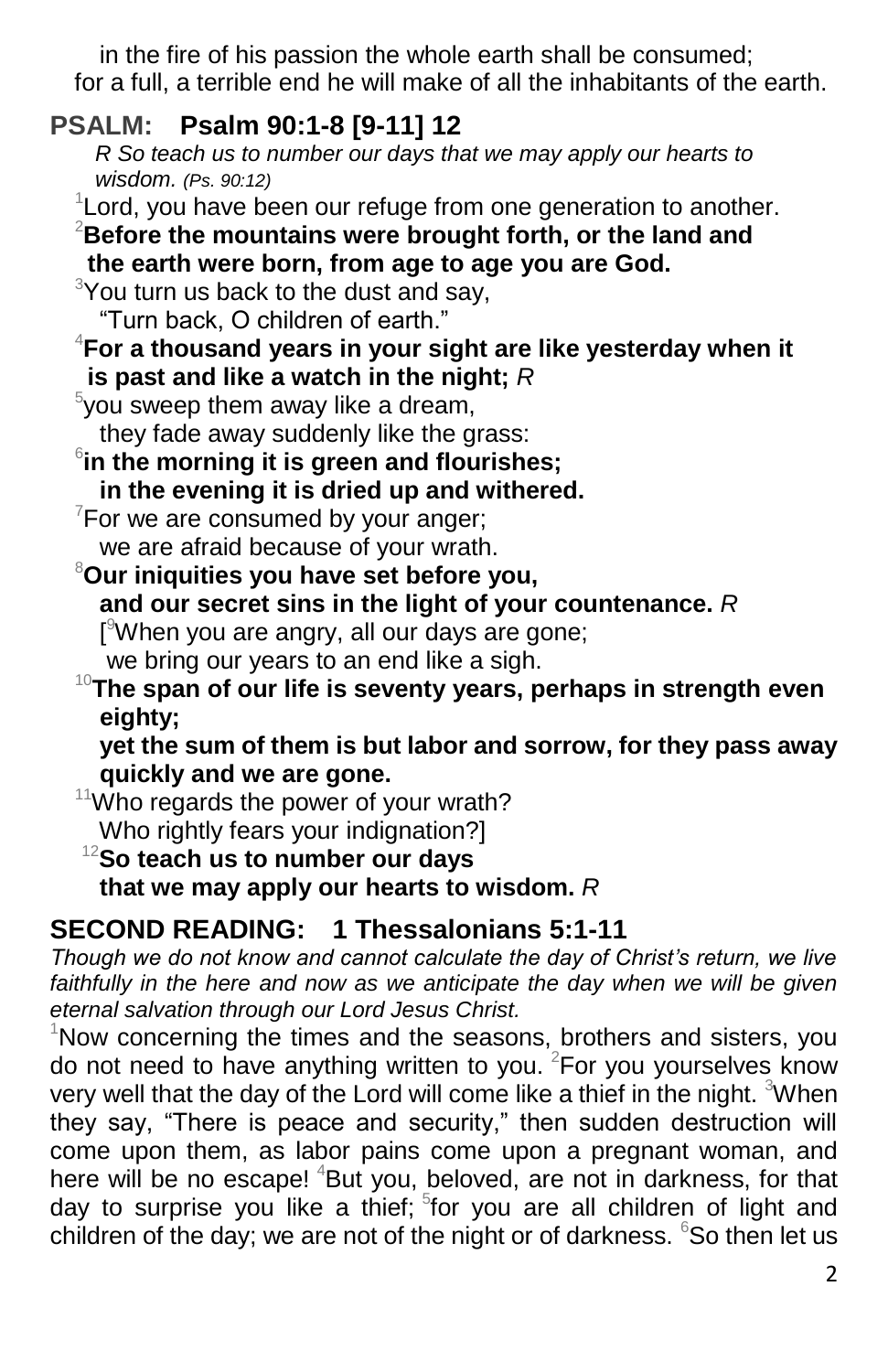not fall asleep as others do, but let us keep awake and be sober;  $7$ for those who sleep sleep at night, and those who are drunk get drunk at night.  ${}^{8}$ But since we belong to the day, let us be sober, and put on the breastplate of faith and love, and for a helmet the hope of salvation. <sup>9</sup>For God has destined us not for wrath but for obtaining salvation through our Lord Jesus Christ,  $10$  who died for us, so that whether we are awake or asleep we may live with him. <sup>11</sup>Therefore encourage one another and build up each other, as indeed you are doing.

## **GOSPEL: Matthew 25:14-30**

*Jesus tells a parable about his second coming. Those who await his return should make good use of the gifts that God has provided them.*

[Jesus said to the disciples:]  $144$  For it is as if a man, going on a journey, summoned his slaves and entrusted his property to them;  $15$  to one he gave five talents, to another two, to another one, to each according to his ability. Then he went away.  $16$ The one who had received the five talents went off at once and traded with them, and made five more talents. <sup>17</sup>In the same way, the one who had the two talents made two more talents.  $18$ But the one who had received the one talent went off and dug a hole in the ground and hid his master's money. <sup>19</sup> After a long time the master of those slaves came and settled accounts with them.  $^{20}$ Then the one who had received the five talents came forward, bringing five more talents, saying, 'Master, you handed over to me five talents; see, I have made five more talents.<sup>' 21</sup>His master said to him, 'Well done, good and trustworthy slave; you have been trustworthy in a few things, I will put you in charge of many things; enter into the joy of your master.'  $^{22}$ And the one with the two talents also came forward, saying, 'Master, you handed over to me two talents; see, I have made two more talents.<sup>' 23</sup>His master said to him, 'Well done, good and trustworthy slave; you have been trustworthy in a few things, I will put you in charge of many things; enter into the joy of your master.' <sup>24</sup>Then the one who had received the one talent also came forward, saying, 'Master, I knew that you were a harsh man, reaping where you did not sow, and gathering where you did not scatter seed;  $25$  so I was afraid, and I went and hid your talent in the ground. Here you have what is yours.' <sup>26</sup>But his master replied, 'You wicked and lazy slave! You knew, did you, that I reap where I did not sow, and gather where I did not scatter?  $27$ Then you ought to have invested my money with the bankers, and on my return I would have received what was my own with interest.<sup>28</sup>So take the talent from him, and give it to the one with the ten talents.  $^{29}$  For to all those who have, more will be given, and they will have an abundance; but from those who have nothing, even what they have will be taken away.  $30$ As for this worthless slave, throw him into the outer darkness, where there will be